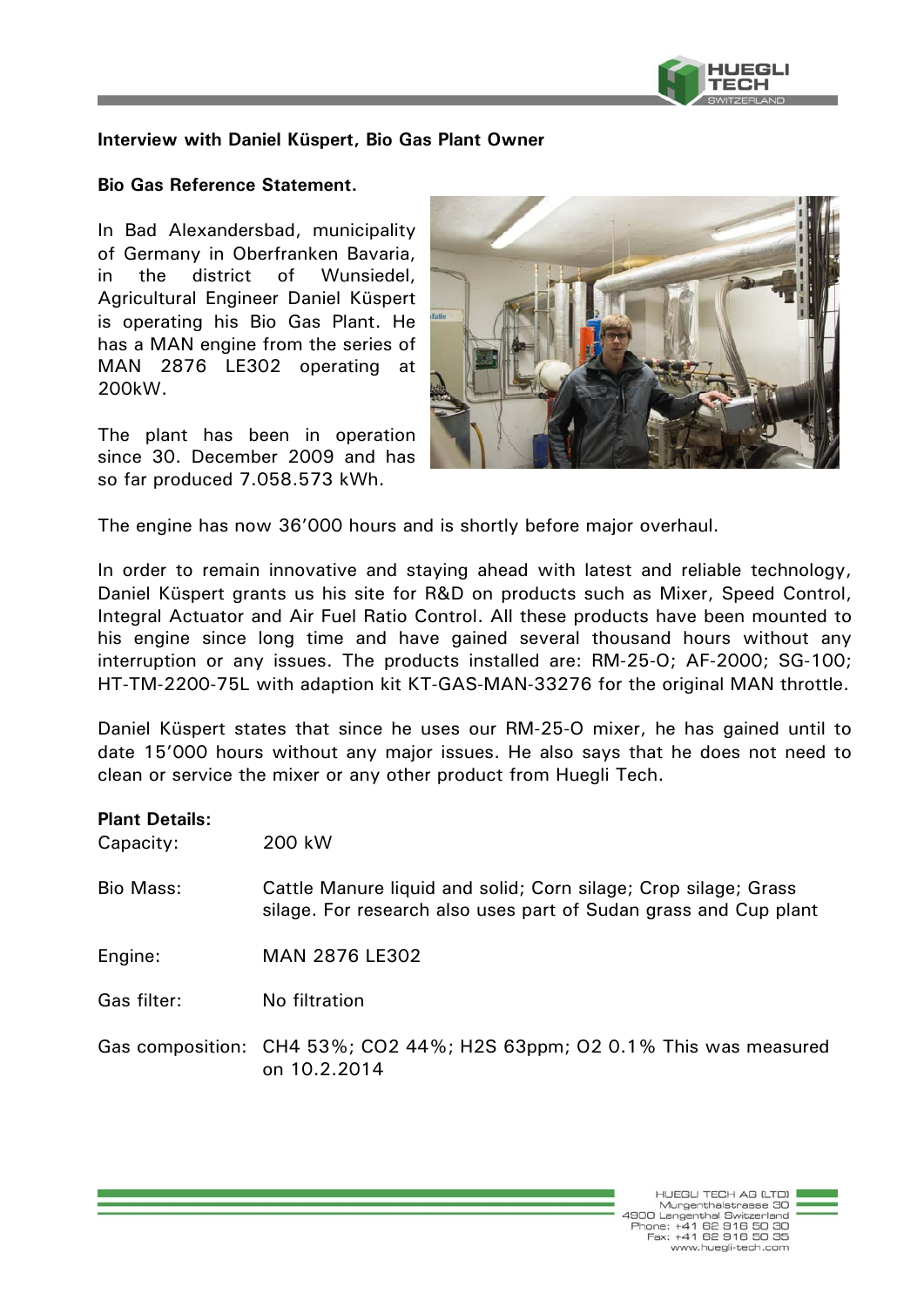

Short Interview with Daniel Küspert:

- How much H2Sppm does the bio gas usually contain during the year? *Between 20 and 100ppm. Depending on the input (more grass silage = more H2S because of the high protein level). The average level is about 50ppm.*
- How long approximately is the pipe from Fermenter to the Engine? *Approx. 100 meter and diameter is DN150 piping*
- Is there a gas filter such as coal etc? *There is no specific filter system in place. In order to reduce H2S we simply pump air in to the fermenter, which is all. There is of course a normal gas filter in the gas train due to aerosol.*
- How often do you need to service the engine, such as oil etc? *Regular maintenance every 500 hours (oil, air filter, spark plugs, etc.). Larger inspections are coordinated with the team for several operations to minimize downtime. Last year (2013) we had 8.694 full load hours!*
- How did you get to know Huegli Tech Switzerland? *We first had installed a GAC speed governor and had much trouble with it. So Huegli Tech visited our plant to get rid of this problem and since then the contact remained and the problems are all gone.*
- Are you satisfied with the Huegli Tech products? *YES!*
- Is there a specific Huegli Tech product which you think made a beneficial change to your application? *Most positive benefit was the change of the throttle motor. The old one was too weak for the engine with the boost pressure at full load.*
- What can you say about the Huegli Tech support and service? *Always friendly, competent and fast delivery of ordered items!*
- Is there anything specifically you wish to say about the products or the Huegli Tech Company? *Keep on going in engineering and producing such products! Always a pleasure*

In case there are any specific questions, you can directly ask Daniel Küspert by email: daniel\_kuespert@me.com

The interview was conducted by Emrah Uzunlar, Product Manager for Governing and Gas Division on the  $12<sup>th</sup>$  February 2014.